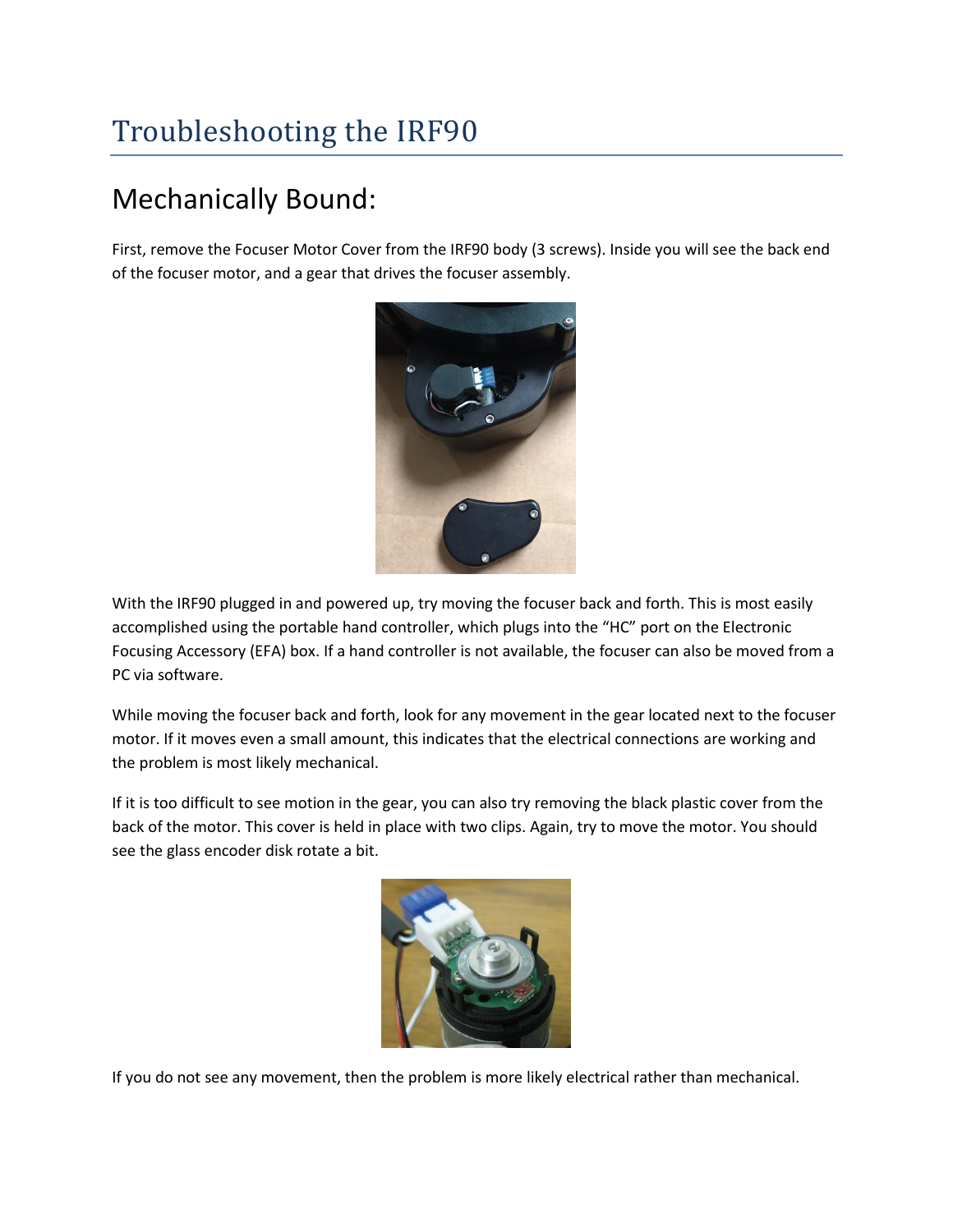If the problem appears to be mechanical and you do not see any obstructions around the focuser motor gearing, continue below.

Remove all equipment from the mounting surface of the IRF90. Typically the last adapter that connects to the rotating plate of the IRF90 will be attached with four screws.

Next, remove the IRF90 from the telescope. Normally it will be attached using three screws.

Flip the IRF90 over to look at the back end. There is a baffle tube that can be unscrewed and removed. Firmly press your fingers against the inside wall of this tube and try to twist the tube in the counterclockwise direction. It should eventually start turning, and after 5 or 6 turns it should be possible to take the tube out.



The lip on the end of this tube provides the outer hardstop for the focuser. If the unit had been racked out the full amount (about 1.3 inches), it is possible that the focuser was bound up against this surface. Plug in the focuser and try moving it again, **in the inward direction only**. If it moves, then continue moving the focuser inward for some distance. Then, reinstall the baffle tube by screwing it back into place.

If the focuser still does not move, then locate a red gear inside the back end of the focuser.



Press your thumb against this gear, and try rolling it in either direction. It will require some force to back-drive the motor (and possibly overcome whatever is binding the focuser). If you are able to get it to move, then try moving with the motor again. If the focuser still cannot be moved, then it may be necessary to send it to PlaneWave Instruments for repair.